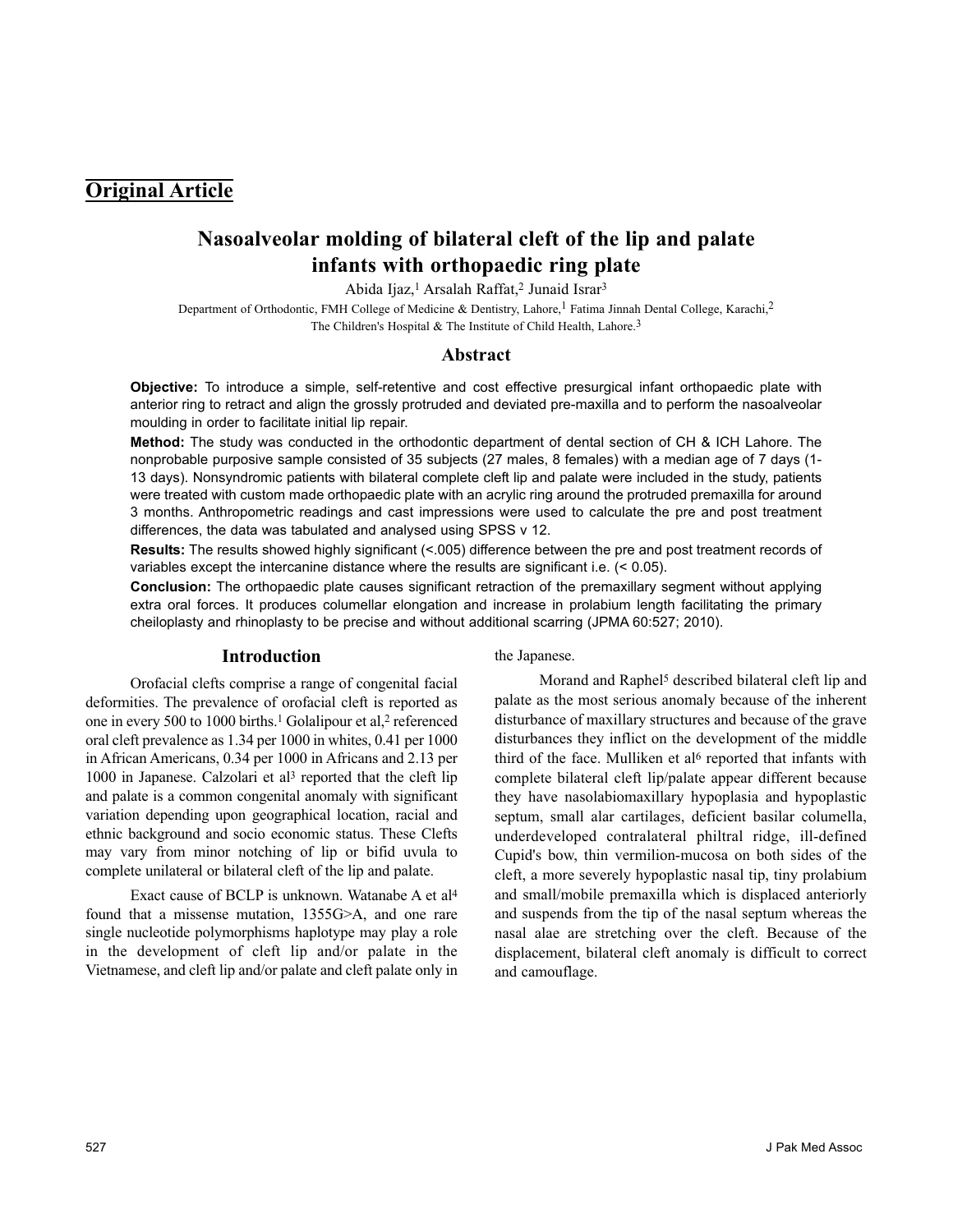The protruded segment renders the surgical repair and alignment of the pre-maxillary segment very difficult and is a challenge for reconstructive team. The determinant of difficulty for cheiloplasty in infants with bilateral cleft lip and palate (BCLP) is the extent to which premaxilla is protruded<sup>7</sup> and is the most troublesome malalignments of the alveolar arch in such patients. Cheiloplasty with markedly protruded and deviated segment may not end up in good results.

The rationale behind "Maxillary Orthopaedics" as described by McNeil, Burstone and Rosenstein is that early segment alignment will allow the maxillary halves to develop normally even though a normal union is not present.<sup>8</sup>

Since then a number of active and passive appliances have been reported in the literature. The appliances used to align the protruding premaxilla include intraoral appliances<sup>9-11</sup> and combination of intraoral and extraoral appliances.7,12-15 Santiago et al<sup>14</sup> demonstrated that the use of pre-surgical infant orthopaedic plate prior to initial lip repair helps in achieving alignment of premaxillary segment and elongation of the columella attributing to increased nasolabial mucosal lining surface area. Grayson and Cutting<sup>16</sup> described that the presurgical nasoalveolar molding and pre-maxillary alignment are known to facilitate initial surgical repair and reduce post surgical scarring. During the initial 2 to 3 months of life the plasticity of cartilage and mouldability of the alveolar bone segments especially the premaxilla is high that helps in achieving premaxillary retraction, derotation and approximation of the cleft alveolar segments. This high plasticity is due to the high levels of hyaluronic acid, a component of the proteoglycan intercellular matrix<sup>17</sup> and maternal oestrogen circulating in the neonates.<sup>16</sup>

In recent years devices of various designs have been used as nasoalveolar molding appliances for active alignment of the cleft alveolar segments prior to initial lip repair. Such appliances are usually consisting of an intra-oral palatal plate that obturates the oronasal defect and extra-oral attachments which mainly consist of combinations of straps, tapes and springs.<sup>18</sup> With the introduction of soft acrylic the Pre-Surgical Infant Orthopaedic Plate (PSIOP) was designed which is self retentive and does not require any extra-oral means of retention. A custom made self retentive orthopaedic plate with anterior ring was designed for nasoalveolar molding of the neonates born with bilateral cleft of the lip and palate.<sup>19</sup> Idea behind this innovative device with anterior acrylic ring that surrounds pre-maxilla was to retract and align the protruded and rotated pre-maxillary segment without combination of extra oral attachment.

## **Patients and Methods**

The present study is a Quasi experimental, intervention type and was conducted in the orthodontic department of dental section of CH & ICH Lahore with the permission of hospital

Patients with complete bilateral cleft lip and palate were included in the study, while patients with incomplete bilateral cleft lip and palate and syndromic patients were excluded.

Consent was taken from the parents and a detailed history proforma was prepared for each patient, comprising relevant information and a demographic data was obtained. The chair side clinical pre treatment records were obtained in the form of extra oral/intra oral photographs (Figure-1a,b and c), anthropometric measurements of the columella and prolabium with finally an initial impression with rubber based impression material (Elite H-D+, Putty Soft Normal Setting, Vinylpolysiloxane Impression Material, Z hermack) was taken and cast prepared in stone plaster.

Patients were treated for a period of almost 3 months, with custom made orthopaedic plate incorporating a self-cure acrylic ring around the protruding premaxilla (Figure-1d). The plate was made self retentive by the addition of soft acrylic (GC Corporation Tokyo, Japan) on its palatal surface, filling the cleft area (Figure-1d,e). This innovative self retentive plate was made up of acrylic which comprised of two parts; the palatal plate covered the palatal defect and served as a passive obturator and the anterior part of the plate extended as a ring around the protruded and deviated premaxilla (Figure-1d,e).



Figure: (1a) Pre treatment front view. (1b) Pre treatment profile. (1c) Pre treatment Intra oral view. (1d) PSIOP with anterior ring. (1e) Appliance in situ. (1f) Post molding front view. (1g) Cast photocopy analysis. (1h) Post surgical front view. (1i) Post surgical profile.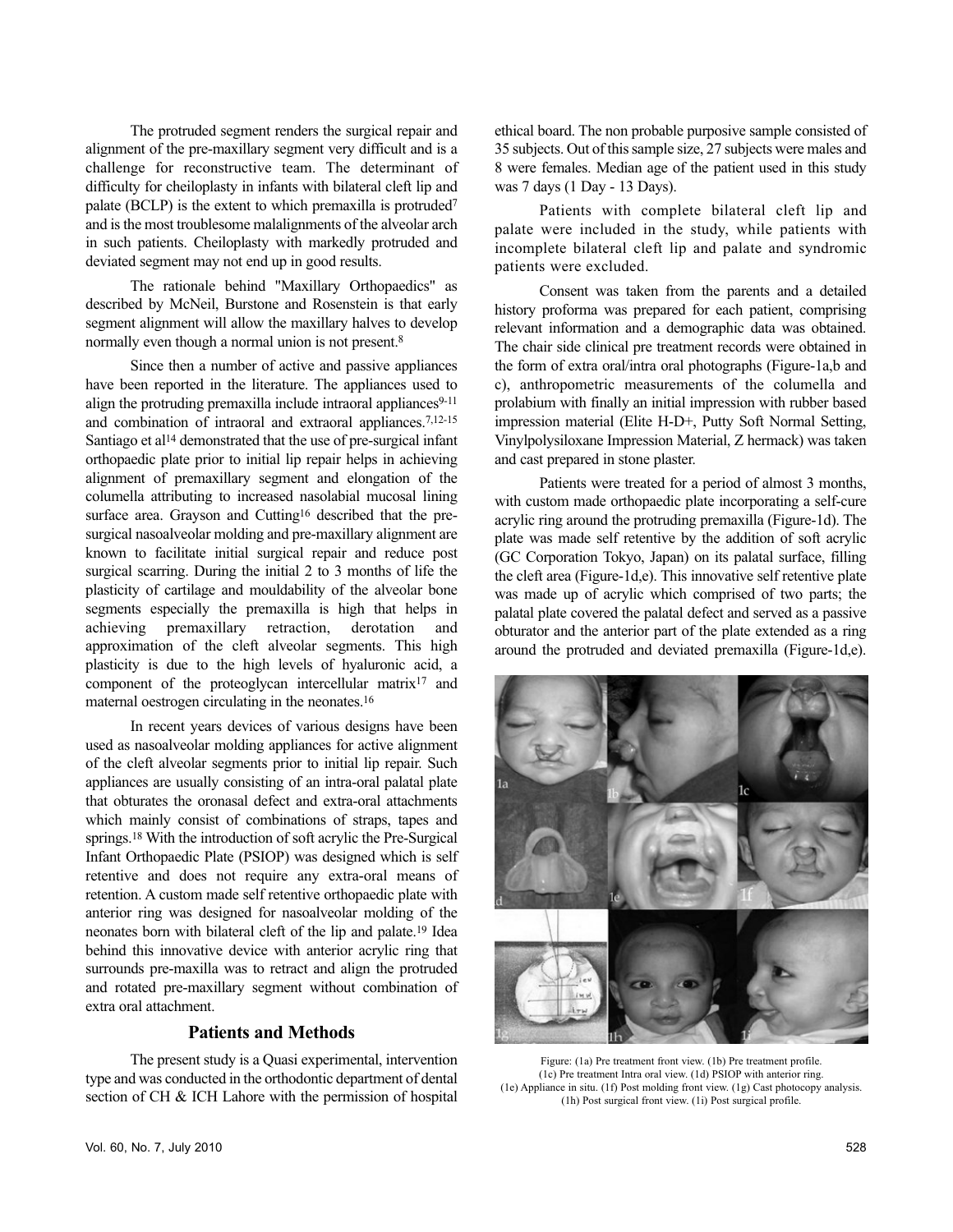This ring acted as an active part to align and retract the malposed premaxillary segment. Taking care of the air passage, palatal cleft gap was filled with soft acrylic to attain retention. Later on weekly activation of the ring by 1mm addition of hard self cure acrylic along the inner surface and removal from the outer surface was undertaken to maintain uniform thickness of the ring. For correction of pre-maxillary rotation, more than 1 mm acrylic was further added against the area to be depressed. The protruding premaxillary segment was aligned and retracted to desired position (Figure-1f ) where surgical repair of the lip would be more feasible, leaving fewer scars (Figure-1h,i). Anterior edge of the palatal plate within the margins of acrylic ring was trimmed slightly more than the addition of acrylic ring on each activation. This was done to facilitate retraction of the premaxillary segment. The palatal plate was adjusted every two weeks by adding self cure ortho acrylic on the palatal surface, followed by insertion and adaptation of the plate. On curing, the same amount of acrylic was removed along its outer and oral surface.

Photocopies were taken for both pre and post molding casts for recording linear and angular measurements (Figure1g). In this study, a total of 8 variables were used comprising 6 linear measurements and 2 angular measurements (Table).

Results were based on the measurements from pre and post moulding records. Results were tabulated and analyzed by using SPSS 12.

**The linear and angular measurements from the cast photocopies are:** Retraction of premaxilla, Rotation of premaxilla, Septum deviation, Intercanine width, Inter molar width.

**The linear measurement from the cast:** Downward movement of premaxilla (with the help of soft vinyl scale)

**Anthropometric measurements:** (Directly from the skin with the help of soft vinyl scale) included Columellar length and Prolabium length.

## **Results**

The average age of mothers of the studied patients was 26 years (19-33). Percentage of the mothers who had taken some form of medication (pain killer, antibiotics and herbal medicine) during their first trimester of pregnancy was 29%

| <b>Paired Samples Test</b> |                                                                                           |                           |                |            |                                                 |           |           |     |                 |
|----------------------------|-------------------------------------------------------------------------------------------|---------------------------|----------------|------------|-------------------------------------------------|-----------|-----------|-----|-----------------|
|                            |                                                                                           | <b>Paired Differences</b> |                |            |                                                 |           |           |     |                 |
|                            |                                                                                           |                           |                | Std. Error | 95% Confidence<br>Interval of the<br>Difference |           |           |     |                 |
|                            |                                                                                           | Mean                      | Std. Deviation | Mean       | Lower                                           | Upper     | t         | df. | Sig. (2-tailed) |
| Pair<br>1                  | Retraction of premaxilla<br>pre-treatment - Retraction<br>of premaxilla<br>post-treatment | 3.8000                    | 1.30158        | .22001     | 3.3529                                          | 4.2471    | 17.272    | 34  | .000            |
| Pair<br>$\overline{2}$     | Rotation of premaxilla<br>pre-treatment - Rotation of<br>premaxilla post-treatment        | 5.4143                    | 7.40080        | 1.25096    | 2.8720                                          | 7.9565    | 4.328     | 34  | .000            |
| Pair<br>3                  | Deviation of septum<br>pre-treatment - Deviation<br>of septum post-treatment              | 1.6714                    | 1.48494        | .25100     | 1.1613                                          | 2.1815    | 6.659     | 34  | .000            |
| Pair<br>4                  | Downward movement<br>pre-treatment - Downward<br>movement post-treatment                  | $-2.9286$                 | 2.33938        | 39543      | $-3.7322$                                       | $-2.1250$ | $-7.406$  | 34  | .000            |
| Pair<br>5.                 | Intercanine width<br>pre-treatment -<br>Intercanine width<br>post-treatment               | $-7857$                   | 2.04467        | .34561     | $-1.4881$                                       | $-.0833$  | $-2.273$  | 34  | .029            |
| Pair<br>6.                 | Intermolar width<br>pre-treatment - Intermolar<br>width post-treatment                    | $-1.0286$                 | 1.44478        | .24421     | $-1.5249$                                       | $-5323$   | $-4.212$  | 34  | .000            |
| Pair<br>7                  | Columellar length<br>pre-treatment -<br>Columellar length<br>post-treatment               | $-2.2429$                 | .74134         | .12531     | $-2.4975$                                       | $-1.9882$ | $-17.899$ | 34  | .000            |
| Pair<br>8                  | Prolabium length<br>pre-treatment - Prolabium<br>length post-treatment                    | $-1.8571$                 | .67051         | .11334     | $-2.0875$                                       | $-1.6268$ | $-16.386$ | 34  | .000            |

**Table: Results of variables for intervention.**

P < 0.005 considered significant.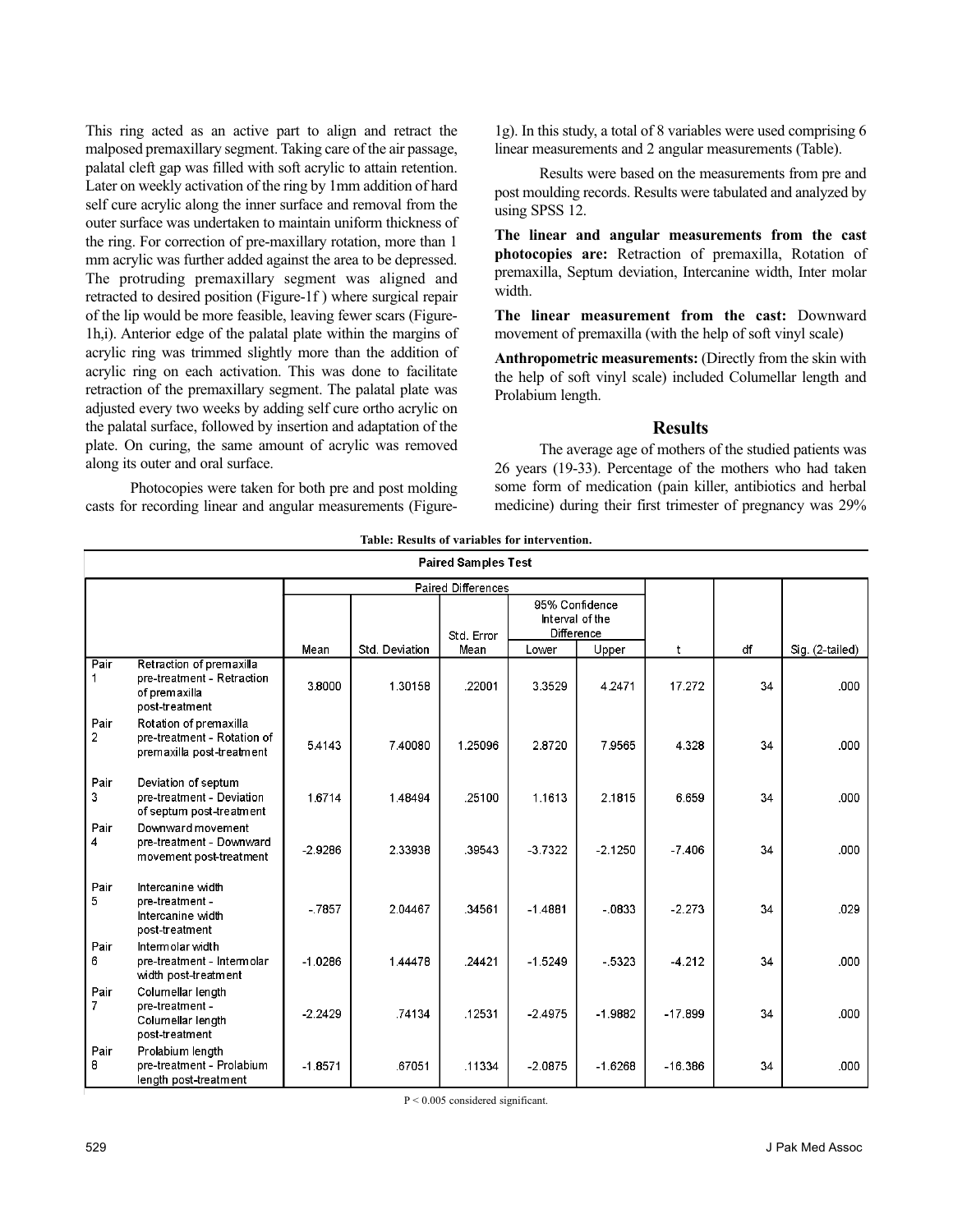while those subjected to accidental radiation exposure was 1%. However, most of the mothers belonged to the socio economically compromised class. The percentage of consanguineous marriages was remarkably high being 75%. Three of the affected neonates presented with positive family history of cleft deformity, where one father, one sister and two first cousins were reported to have oral clefts.

The results of variables for intervention were retraction of pre-maxillary segment to be  $3.80 \pm 1.3$  mm. Derotation of the pre-maxilla was recorded as  $5.41 \pm 7.4$  degrees, whereas septum deviation was  $1.67 \pm 1.48$  degree. The increase in columellar as well as prolabium length recorded was 2.24 mm and 1.85 mm respectively. Intercanine width was increased by 0.78mm after molding. The inter-molar width however showed an increase of 1.02mm .The downward movement of premaxilla measured from the cast was  $2.92 \pm 2.3$  mm (Table).

## **Discussion**

The objective of presurgical orthopaedics is to normalize anatomy as much as possible. Grayson<sup>16,18</sup> introduced devices for nasoalveolar molding of the neonates born with unilateral and bilateral cleft of the lip and palate. Santiago et al<sup>14</sup> described nasoalveolar molding as a non surgical method of reshaping the premaxilla, lip and nostrils before cleft lip and palate surgery, lessening the severity of the cleft. Pre surgical nasal and alveolar molding includes active molding and repositioning of the nasal cartilages and alveolar processes as well as lengthening of the deficient columella.<sup>18</sup> The process usually takes approximately three months because of maternal estrogen levels. A significant decrease in distance between the premaxilla and the lateral segments occur. Surgery is performed after the molding is complete, approximately three to six months after birth. Using active preoperative orthopaedics to reposition the protruding premaxilla of bilateral cleft palate is a reasonable and effective approach.14,16 Bitter<sup>20</sup> described three different approaches for correcting the protruding premaxilla; surgical closure of soft tissues, a passively working appliance, and an actively working appliance. Complications of the traditional surgical approach were reported as growth arrest of the nasomaxillary complex.<sup>9</sup> Grayson and Santiago<sup>21</sup> demonstrated that the conventional surgical technique had other limitations, including lingual inclination of upper incisors due to lingually displaced pre maxilla, nasal airway obstruction, and flat face etc. Some of the problems that the traditional surgical approach failed to solve are described as deformity of the nasal cartilages in unilateral as well as bilateral clefts of the lip and palate and the deficiency of columellar tissue in infants with bilateral clefts. Johansson and Ohlsson<sup>22</sup> described the use of lip adhesion before primary bone grafting as an intervention. Demerits of lip adhesion included the risks of an additional surgical procedure, scarring of the involved tissue, and dehiscence of the surgical site.

Bitter<sup>20</sup> also described that surgical closure alone and passively working appliance did not align the premaxilla in perfect position. The use of NAM technique has eliminated surgical columella reconstruction and the resultant scar tissue.

Among the active devices various extra-oral and combination appliances including facial strapping7,12-15 and intra-oral pinned appliances<sup>9,11</sup> have been used. These appliances have been using straps or adhesive tapes and pin fixation systems as means of retention and to generate an active force to retract the premaxilla. Such means of retention and pins are reported to be cumbersome and traumatic to the sensitive facial skin of the newborn and premaxillary segment. Potential damage to the tooth buds has also been described in the literature.

Our custom made ring plate, contrary to the above mentioned appliances, does not use traumatic or cumbersome means. The soft acrylic is used to fill the cleft gap for retention and it exerted the pressure to act as nasal stent. The anterior ring made up of acrylic is merely an anterior extension of the intra oral palatal plate around the pre-maxilla that acts as an active component for retraction. No strapping or extra oral tapes are used to retract the pre-maxillary segment. Instead sequential reshaping of the ring by addition of acrylic along the inner aspect and removal from the outer surface is undertaken for active retraction. In this device, retraction force is generated by the functional activity of the orofacial musculature. The tongue being placed at the back exerts distalizing force during function, like suckling and swallowing. The retraction or molding of the premaxillary cleft segment becomes easier due to the mouldability of the tissues, which in turn is because of the raised levels of hyaluronic acid<sup>17</sup> and maternal estrogen circulating in the neonates.<sup>18</sup> The activation of acrylic ring was done on weekly basis during the initial three months after birth. In order to correct rotation of the deviated pre-maxilla, more acrylic was added against the part to be depressed. The palatal adjustment was done to follow growth of the alveolar segments as well as to ensure retention of the device.

In our experience with this simple and cost effective intra-oral appliance we achieved significant retraction and alignment of the deviated pre-maxilla after orthopaedic treatment. The columella and prolabium showed an adequate increase in length because of the partial stenting effect from the soft acrylic filling the undercut area of cleft. Our findings show a positive effect of molding therapy on the soft and alveolar tissues and are supported by the research studies of various other investigators.11,14,16,18,20,21 However, a previously conducted study at the same centre involving ten neonates with BCLP who presented immediately after birth and given the same ring plate device, showed greater premaxillary retraction. This finding could be ascribed to highest maternal oestrogen levels, immediately after birth.<sup>17</sup>